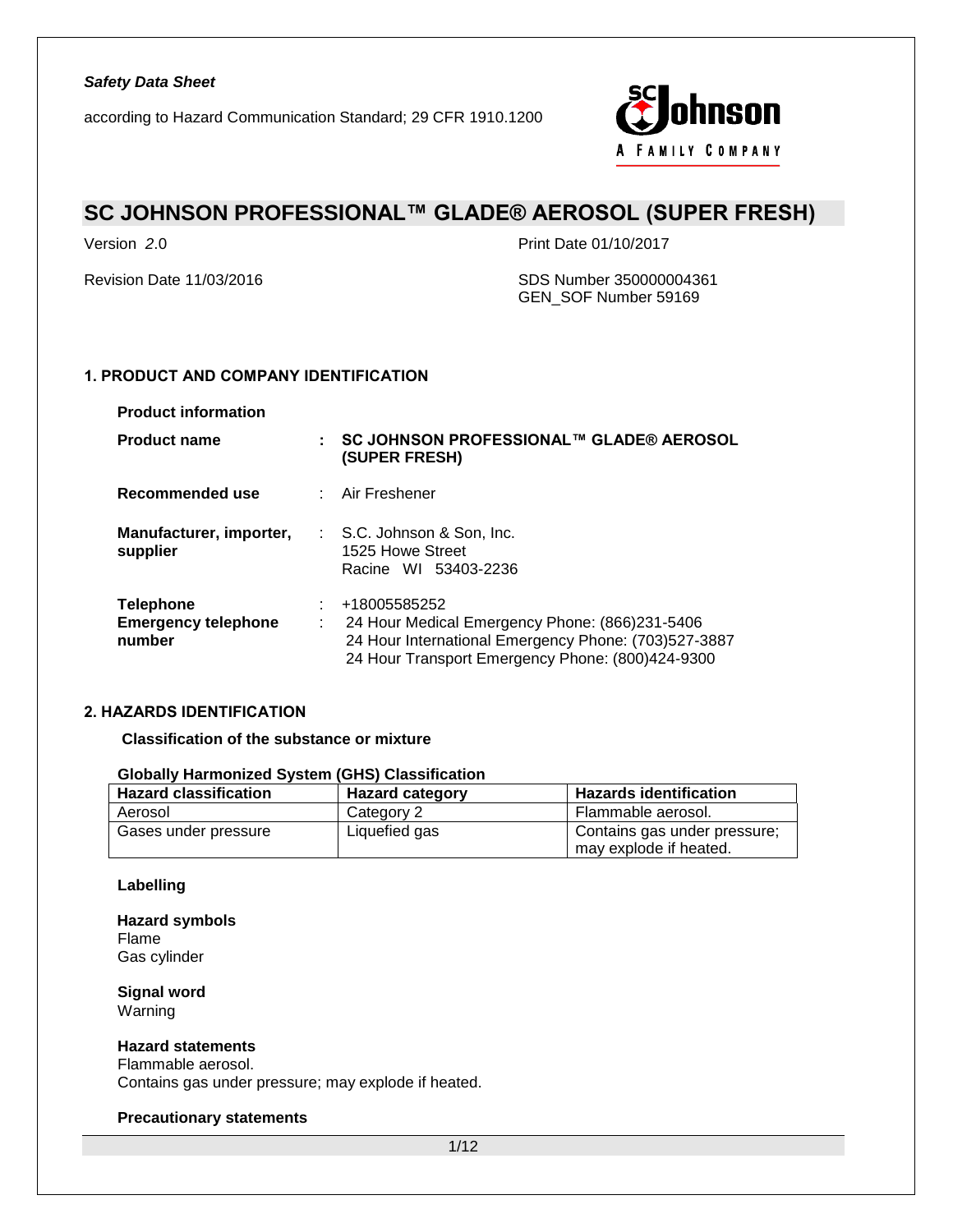according to Hazard Communication Standard; 29 CFR 1910.1200



## **SC JOHNSON PROFESSIONAL™ GLADE® AEROSOL (SUPER FRESH)**

Version *2*.0 Print Date 01/10/2017

Revision Date 11/03/2016 SDS Number 350000004361 GEN\_SOF Number 59169

Protect from sunlight. Do not expose to temperatures exceeding 50 °C/ 122 °F. Protect from sunlight. Store in a well-ventilated place. Keep away from heat/sparks/open flames/hot surfaces. No smoking. Do not spray on an open flame or other ignition source. Do not pierce or burn, even after use.

### **3. COMPOSITION/INFORMATION ON INGREDIENTS**

| Chemical Name | <b>CAS-No.</b> | Weight percent  |
|---------------|----------------|-----------------|
| I Isobutane   | 75-28-5        | $10.00 - 30.00$ |
| Propane       | 74-98-6        | $5.00 - 10.00$  |

The specific chemical identity and/or exact percentage (concentration) of this composition has been withheld as a trade secret.

For additional information on product ingredients, see www.whatsinsidescjohnson.com.

## **4. FIRST AID MEASURES**

| Eye contact         | : No special requirements  |
|---------------------|----------------------------|
| <b>Skin contact</b> | : No special requirements  |
| <b>Inhalation</b>   | : No special requirements. |
| Ingestion           | No special requirements    |

#### **5. FIREFIGHTING MEASURES**

| Suitable extinguishing<br>media         | : Use water spray, alcohol-resistant foam, dry chemical or<br>carbon dioxide.                                           |
|-----------------------------------------|-------------------------------------------------------------------------------------------------------------------------|
| Specific hazards during<br>firefighting | : Aerosol Product - Containers may rocket or explode in heat of<br>fire.                                                |
| <b>Further information</b>              | : Fight fire from maximum distance or protected area. Cool and<br>use caution when approaching or handling fire-exposed |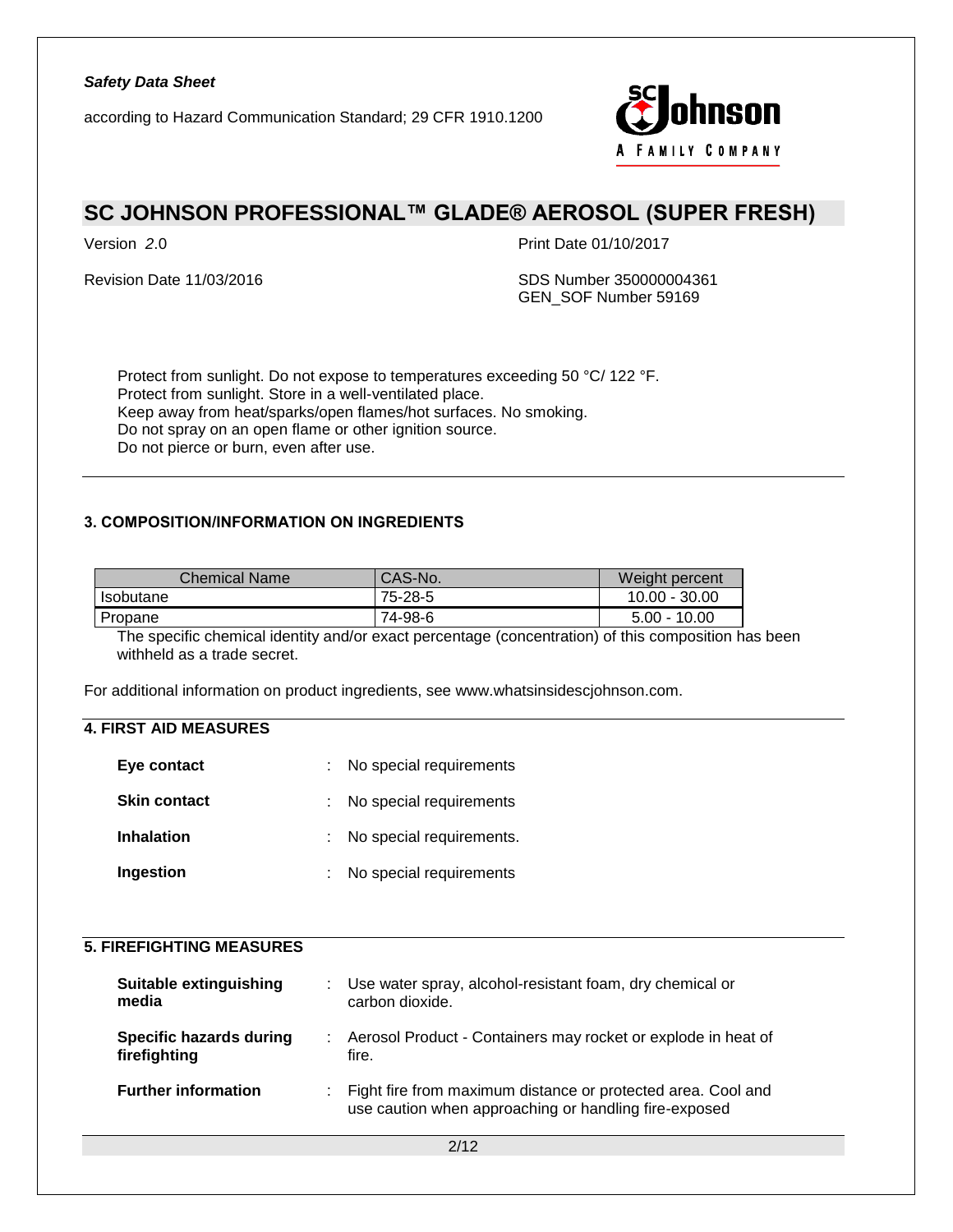

## **SC JOHNSON PROFESSIONAL™ GLADE® AEROSOL (SUPER FRESH)**

Version *2*.0 Print Date 01/10/2017

Revision Date 11/03/2016 SDS Number 350000004361 GEN\_SOF Number 59169

> containers. Wear full protective clothing and positive pressure self-contained breathing apparatus. In case of fire and/or explosion do not breathe fumes.

## **6. ACCIDENTAL RELEASE MEASURES**

| <b>Personal precautions</b>                                        |    | Remove all sources of ignition.<br>Wash thoroughly after handling.                                                                                                                                                                                                                                                                                                   |
|--------------------------------------------------------------------|----|----------------------------------------------------------------------------------------------------------------------------------------------------------------------------------------------------------------------------------------------------------------------------------------------------------------------------------------------------------------------|
| Environmental<br>precautions                                       | t. | Outside of normal use, avoid release to the environment.                                                                                                                                                                                                                                                                                                             |
| <b>Methods and materials</b><br>for containment and<br>cleaning up |    | If damage occurs to aerosol can:<br>Contain spillage, soak up with non-combustible absorbent<br>material, (e.g. sand, earth, diatomaceous earth, vermiculite)<br>and transfer to a container for disposal according to local /<br>national regulations (see section 13).<br>Use only non-sparking equipment.<br>Dike large spills.<br>Clean residue from spill site. |

### **7. HANDLING AND STORAGE**

| <b>Handling</b>                                    |                                                                                                                                                                                                                                                                                                                                                                                                 |
|----------------------------------------------------|-------------------------------------------------------------------------------------------------------------------------------------------------------------------------------------------------------------------------------------------------------------------------------------------------------------------------------------------------------------------------------------------------|
| <b>Precautions for safe</b><br>handling            | : Avoid contact with skin, eyes and clothing.<br>For personal protection see section 8.<br>Note: Intentional misuse by deliberately concentrating and<br>inhaling the contents can be harmful or fatal. For more<br>information visit www.inhalant.org.<br>Use only as directed.<br>KEEP OUT OF REACH OF CHILDREN AND PETS.<br>Pressurized container.<br>Do not pierce or burn, even after use. |
| Advice on protection<br>against fire and explosion | : Keep away from sources of ignition - No smoking.<br>Do not spray on an open flame or other ignition source.                                                                                                                                                                                                                                                                                   |

**Storage**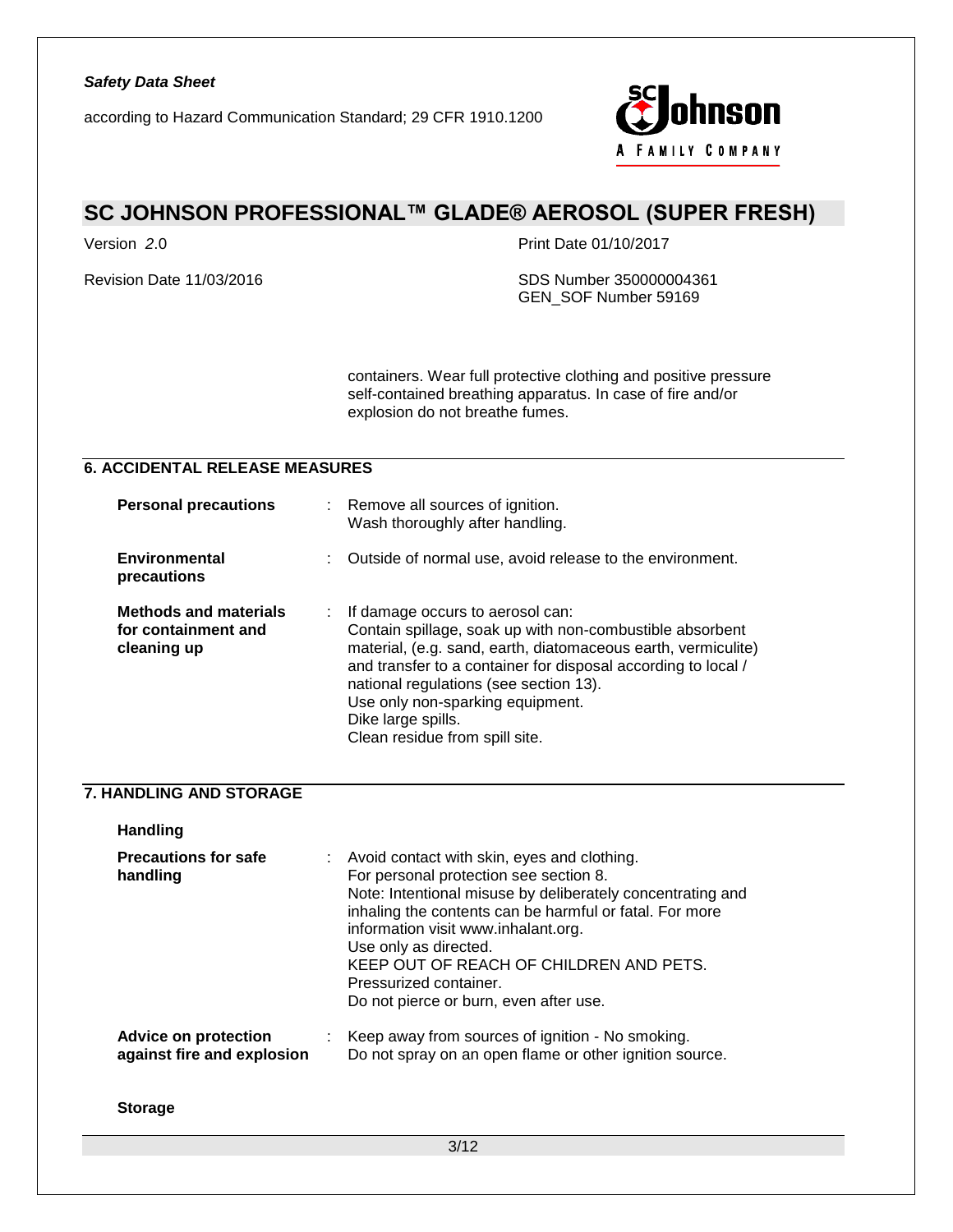according to Hazard Communication Standard; 29 CFR 1910.1200



# **SC JOHNSON PROFESSIONAL™ GLADE® AEROSOL (SUPER FRESH)**

Version *2*.0 Print Date 01/10/2017

Revision Date 11/03/2016 SDS Number 350000004361 GEN\_SOF Number 59169

| <b>Requirements for storage</b><br>areas and containers | : Protect from sunlight. Do not expose to temperatures<br>exceeding 50 $°C/122$ °F.<br>Keep in a dry, cool and well-ventilated place.<br>Protect from sunlight.<br>Store in a well-ventilated place. |
|---------------------------------------------------------|------------------------------------------------------------------------------------------------------------------------------------------------------------------------------------------------------|
| Other data                                              | : Stable under normal conditions.                                                                                                                                                                    |

## **8. EXPOSURE CONTROLS/PERSONAL PROTECTION**

## **Occupational Exposure Limits**

| Components | CAS-No. | mg/m3       | ppm       | Non-<br>standard<br>units | <b>Basis</b>                |
|------------|---------|-------------|-----------|---------------------------|-----------------------------|
| Isobutane  | 75-28-5 | ۰           | 1,000 ppm | -                         | <b>ACGIH</b><br><b>STEL</b> |
| Propane    | 74-98-6 | 1,800 mg/m3 | 1,000 ppm |                           | <b>OSHA TWA</b>             |
| Propane    | 74-98-6 | ۰           |           |                           | <b>ACGIH</b><br><b>TWA</b>  |

#### **Personal protective equipment**

| <b>Respiratory protection</b> | ÷ | No special requirements.                                                                                  |
|-------------------------------|---|-----------------------------------------------------------------------------------------------------------|
| <b>Hand protection</b>        |   | No special requirements.                                                                                  |
| Eye protection                |   | No special requirements.                                                                                  |
| Skin and body protection      |   | No special requirements.                                                                                  |
| <b>Hygiene measures</b>       | ÷ | Handle in accordance with good industrial hygiene and safety<br>practice. Wash thoroughly after handling. |

## **9. PHYSICAL AND CHEMICAL PROPERTIES**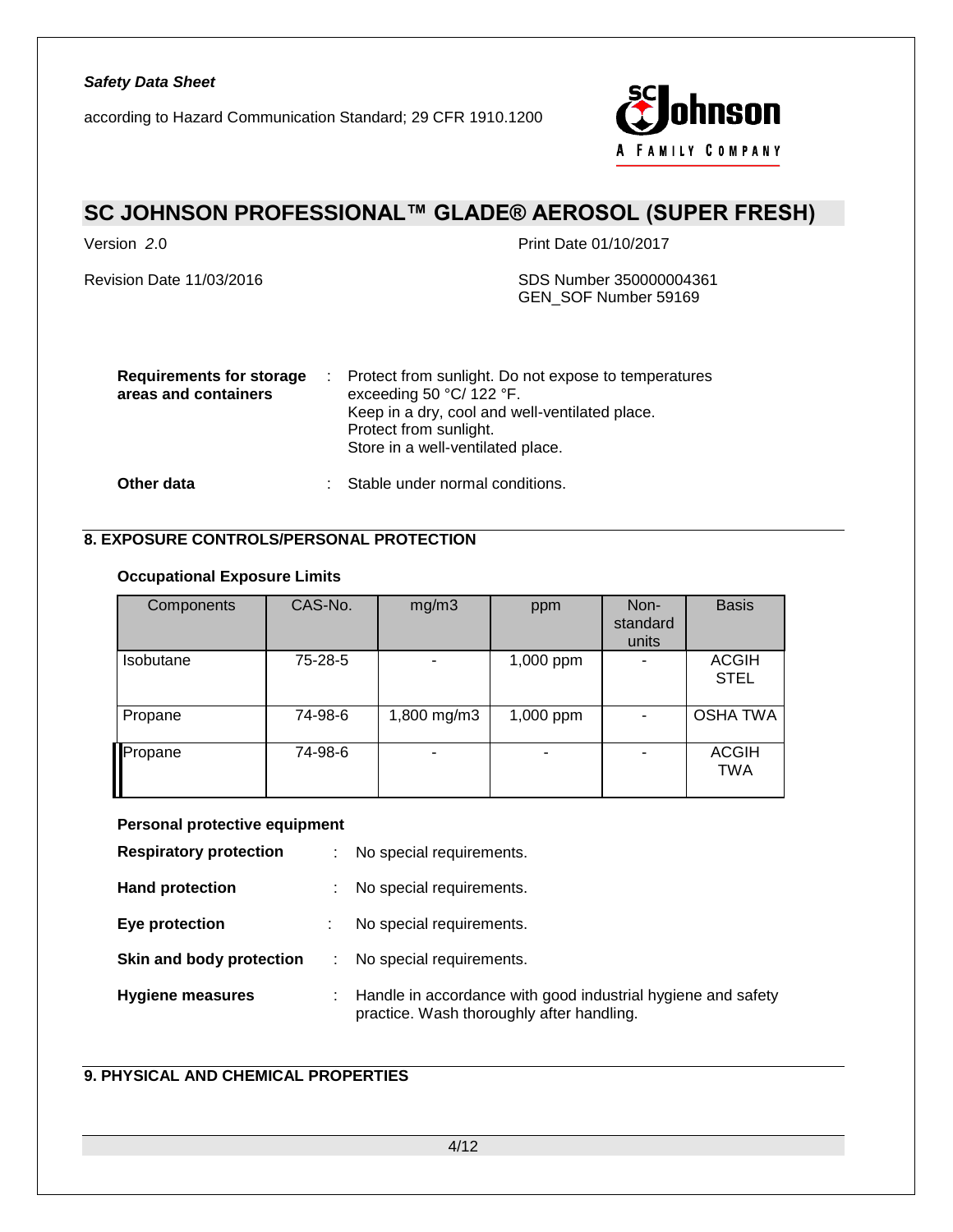

# **SC JOHNSON PROFESSIONAL™ GLADE® AEROSOL (SUPER FRESH)**

Version *2*.0 Print Date 01/10/2017

Revision Date 11/03/2016 SDS Number 350000004361 GEN\_SOF Number 59169

| Form                                       |    | aerosol                                                                              |
|--------------------------------------------|----|--------------------------------------------------------------------------------------|
| Color                                      |    | clear                                                                                |
| Odor                                       | t  | Fruity                                                                               |
| <b>Odour Threshold</b>                     |    | : Test not applicable for this product type                                          |
| pH                                         |    | : 8.5                                                                                |
|                                            |    | <b>Melting point/freezing point : Test not applicable for this product type</b>      |
| Initial boiling point and<br>boiling range | ÷. | Test not applicable for this product type                                            |
| <b>Flash point</b>                         |    | : $< -6.8$ °C<br>< 19.76 °F<br>Propellant<br>$>71^{\circ}$ C<br>> 159.8 °F<br>liquid |
| <b>Evaporation rate</b>                    |    | : Test not applicable for this product type                                          |
| <b>Flammability (solid, gas)</b>           |    | : Sustains combustion                                                                |
| explosive limits                           |    | Upper/lower flammability or : Test not applicable for this product type              |
| Vapour pressure                            |    | : Test not applicable for this product type                                          |
| Vapour density                             |    | Test not applicable for this product type                                            |
|                                            |    |                                                                                      |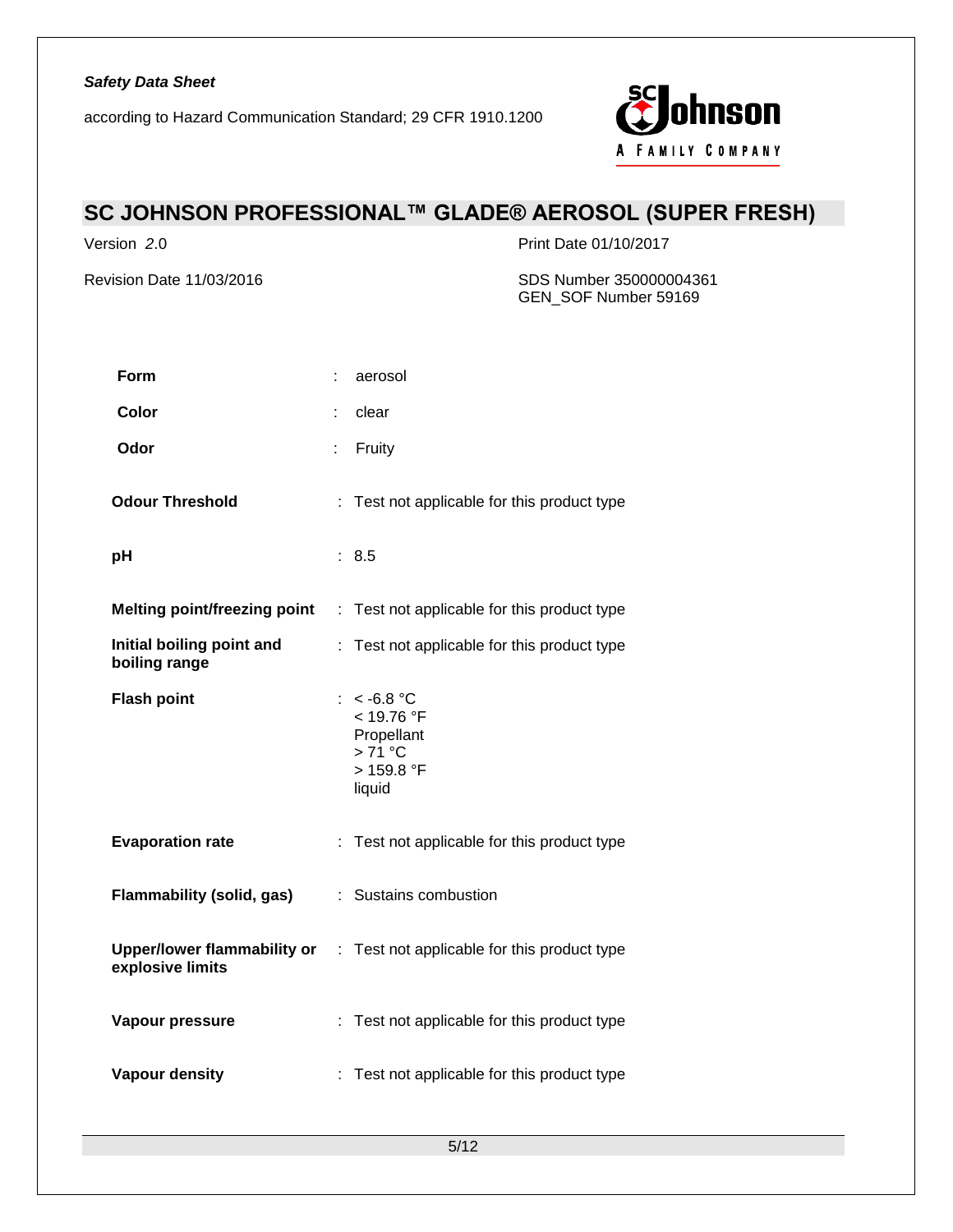according to Hazard Communication Standard; 29 CFR 1910.1200



# **SC JOHNSON PROFESSIONAL™ GLADE® AEROSOL (SUPER FRESH)**

Version *2*.0 Print Date 01/10/2017

Revision Date 11/03/2016 SDS Number 350000004361 GEN\_SOF Number 59169

| <b>Relative density</b>                                           | : $0.86$ g/cm3 at 24 °C                                                                                                |  |
|-------------------------------------------------------------------|------------------------------------------------------------------------------------------------------------------------|--|
| Solubility(ies)                                                   | : partly miscible                                                                                                      |  |
| Partition coefficient: n-<br>octanol/water                        | : Test not applicable for this product type<br>No data available                                                       |  |
| <b>Auto-ignition temperature</b>                                  | : Test not applicable for this product type                                                                            |  |
| <b>Decomposition temperature</b>                                  | : Test not applicable for this product type                                                                            |  |
| Viscosity, dynamic                                                | : Test not applicable for this product type                                                                            |  |
| <b>Viscosity, kinematic</b>                                       | : Test not applicable for this product type                                                                            |  |
| <b>Oxidizing properties</b>                                       | : No data available                                                                                                    |  |
| <b>Volatile Organic</b><br><b>Compounds</b><br>Total VOC (wt. %)* | $: 19.6\%$<br>- additional exemptions may apply<br>*as defined by US Federal and State Consumer Product<br>Regulations |  |
| <b>Other information</b>                                          | : None identified                                                                                                      |  |
| <b>10. STABILITY AND REACTIVITY</b>                               |                                                                                                                        |  |
| <b>Possibility of hazardous</b><br>reactions                      | : Stable under recommended storage conditions.                                                                         |  |
| <b>Possibility of hazardous</b><br>reactions                      | : If accidental mixing occurs and toxic gas is formed, exit area<br>immediately. Do not return until well ventilated.  |  |
| <b>Conditions to avoid</b>                                        | : Heat, flames and sparks.                                                                                             |  |
|                                                                   | 6/12                                                                                                                   |  |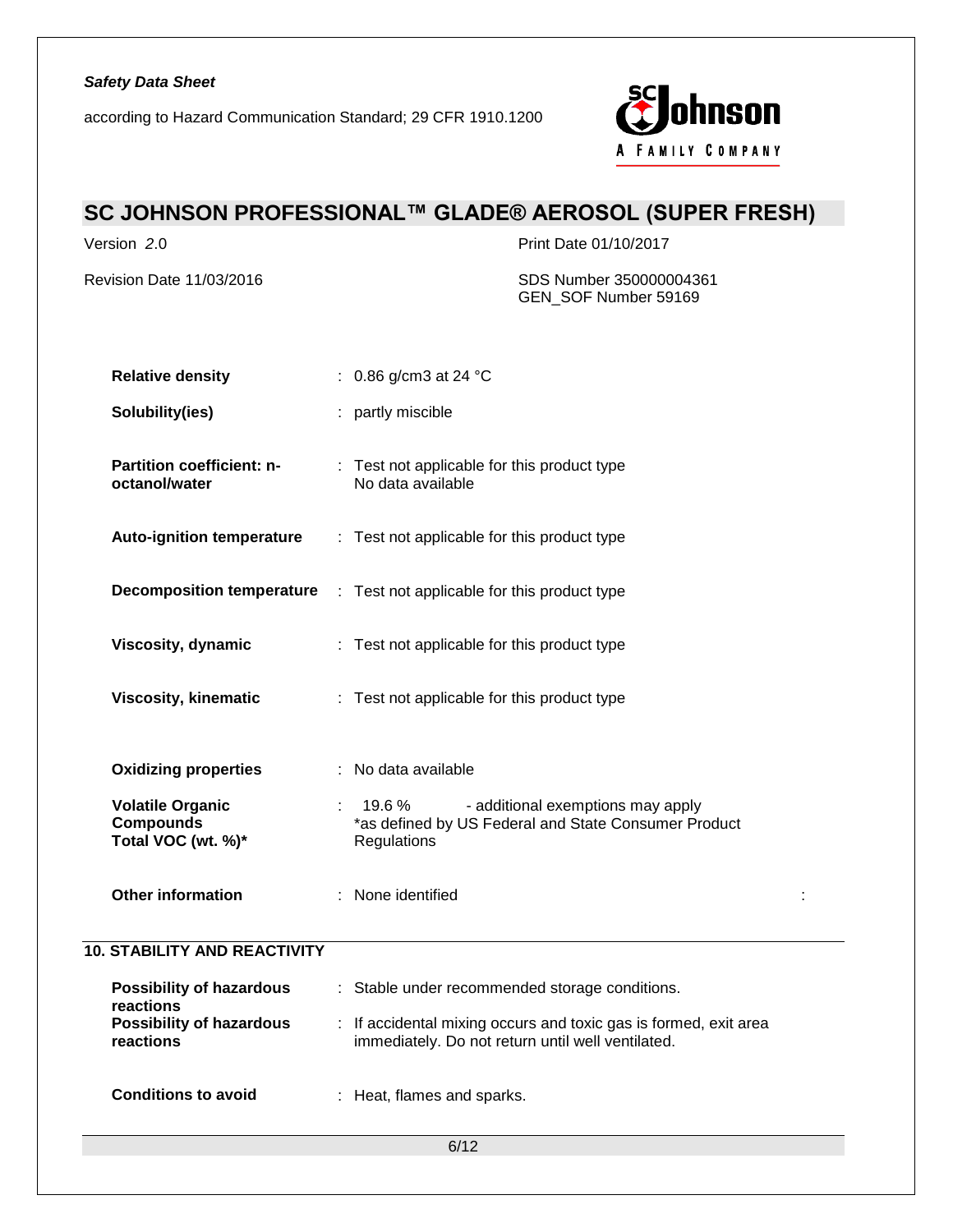

# **SC JOHNSON PROFESSIONAL™ GLADE® AEROSOL (SUPER FRESH)**

Version *2*.0 Print Date 01/10/2017

Revision Date 11/03/2016 SDS Number 350000004361 GEN\_SOF Number 59169

| Incompatible materials                     | : Strong oxidizing agents<br>Do not mix with bleach or any other household cleaners.<br>Strong bases |
|--------------------------------------------|------------------------------------------------------------------------------------------------------|
| <b>Hazardous decomposition</b><br>products | : Thermal decomposition can lead to release of irritating gases<br>and vapours.                      |

## **11. TOXICOLOGICAL INFORMATION**

| <b>Emergency Overview</b>        | : Warning              |
|----------------------------------|------------------------|
| <b>Acute oral toxicity</b>       | : LD50 $> 5,000$ mg/kg |
| <b>Acute inhalation toxicity</b> | : $LC50 > 10$ mg/L     |
| <b>Acute dermal toxicity</b>     | : LD50 $>$ 5000 mg/kg  |

| <b>GHS Properties</b>                | <b>Classification</b>      | <b>Routes of entry</b>     |
|--------------------------------------|----------------------------|----------------------------|
| Acute toxicity                       | No classification proposed | Oral                       |
| Acute toxicity                       | No classification proposed | Dermal                     |
| Acute toxicity                       | No classification proposed | Inhalation - Dust and Mist |
| Acute toxicity                       | No classification proposed | Inhalation - Vapour        |
| Acute toxicity                       | No classification proposed | Inhalation - Gas           |
| Skin corrosion/irritation            | No classification proposed |                            |
| Serious eye<br>damage/eye irritation | No classification proposed |                            |
| Skin sensitisation                   | No classification proposed |                            |
| Respiratory<br>sensitisation         | No classification proposed |                            |
| Germ cell mutagenicity               | No classification proposed |                            |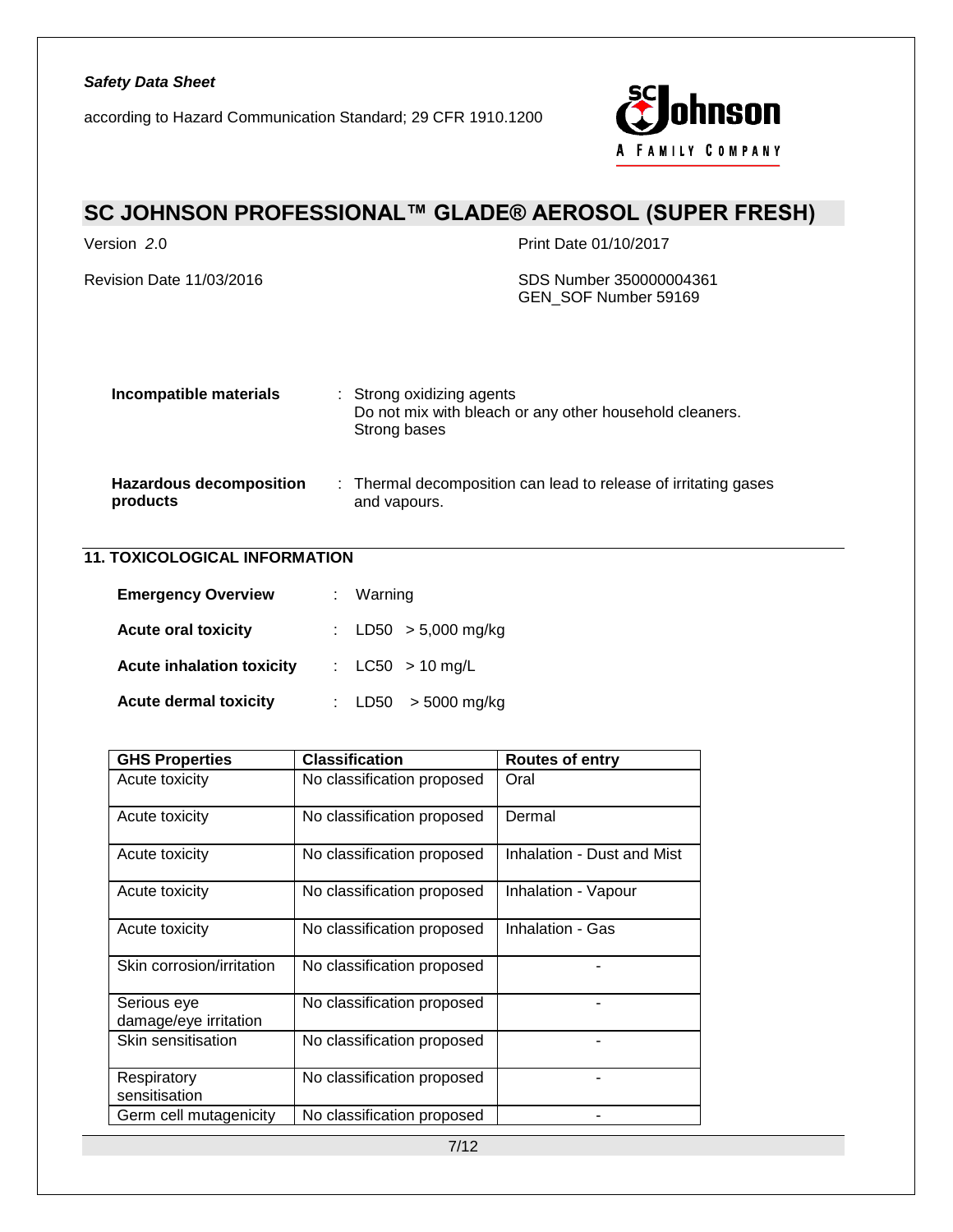according to Hazard Communication Standard; 29 CFR 1910.1200



## **SC JOHNSON PROFESSIONAL™ GLADE® AEROSOL (SUPER FRESH)**

Version *2*.0 Print Date 01/10/2017

Revision Date 11/03/2016 SDS Number 350000004361 GEN\_SOF Number 59169

| Carcinogenicity                                          | No classification proposed |  |
|----------------------------------------------------------|----------------------------|--|
| Reproductive toxicity                                    | No classification proposed |  |
| Specific target organ<br>toxicity - single<br>exposure   | No classification proposed |  |
| Specific target organ<br>toxicity - repeated<br>exposure | No classification proposed |  |
| Aspiration hazard                                        | No classification proposed |  |

**Aggravated Medical**  : None known. **Condition**

## **12. ECOLOGICAL INFORMATION**

**Product :** The product itself has not been tested.

## **Toxicity**

The ingredients in this formula have been reviewed and no adverse impact to the environment is expected when used according to label directions.

#### **Toxicity to fish**

| <b>Components</b> | <b>End point</b>    | <b>Species</b> | Value      | <b>Exposure</b><br>time |
|-------------------|---------------------|----------------|------------|-------------------------|
| Isobutane         | <b>LC50</b><br>QSAR | Fish           | 27.98 mg/l | 96 h                    |
| Propane           | <b>LC50</b>         | Fish           | 27.98 mg/l | 96 h                    |

#### **Toxicity to aquatic invertebrates**

| <b>Components</b> | End point | <b>Species</b> | Value | <b>Exposure</b><br>time |
|-------------------|-----------|----------------|-------|-------------------------|
|                   |           | 8/12           |       |                         |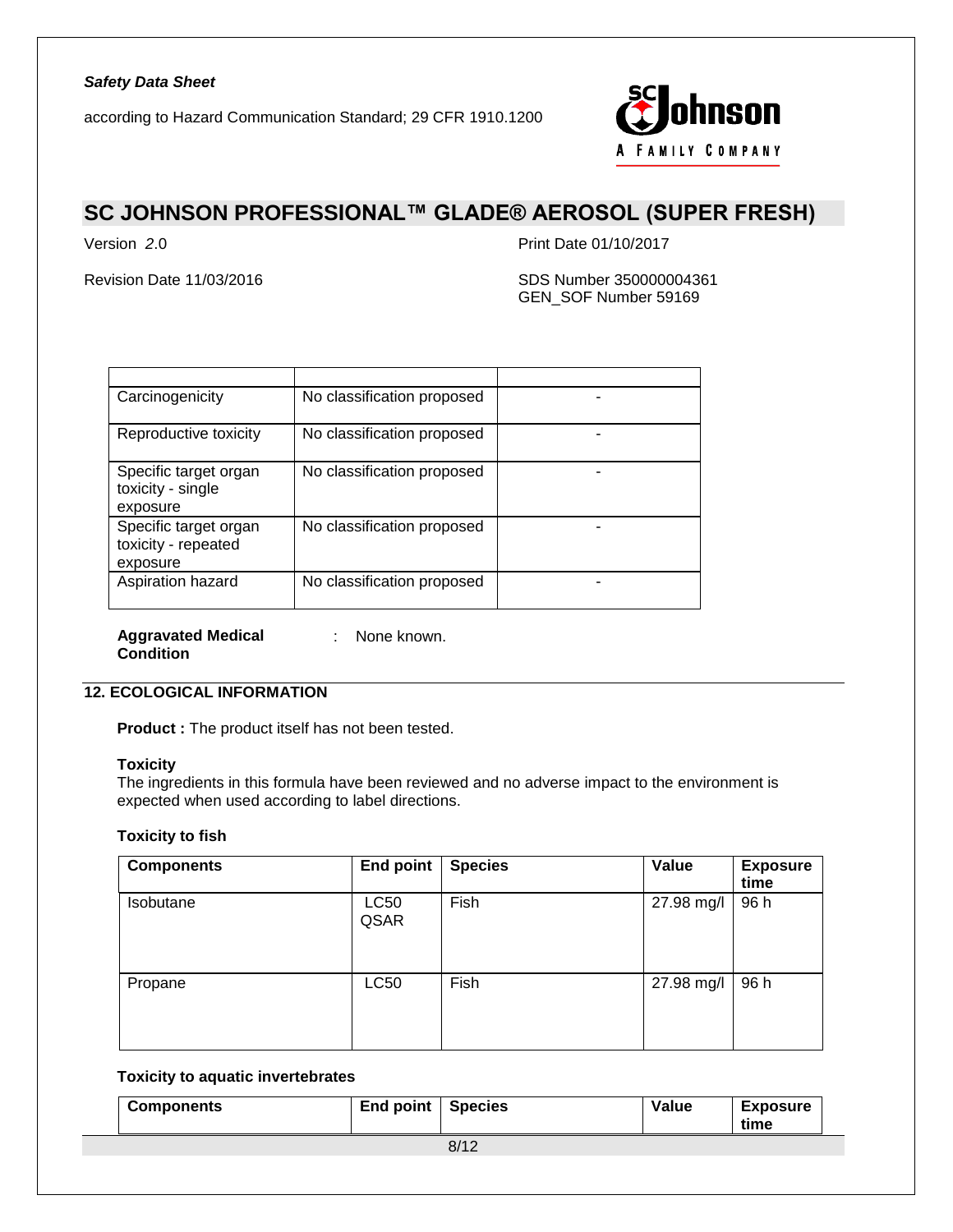

# **SC JOHNSON PROFESSIONAL™ GLADE® AEROSOL (SUPER FRESH)**

Version *2*.0 Print Date 01/10/2017

Revision Date 11/03/2016 SDS Number 350000004361 GEN\_SOF Number 59169

| Isobutane | <b>LC50</b><br>QSAR | Daphnid | 16.33 mg/l | 48 h |
|-----------|---------------------|---------|------------|------|
| Propane   | <b>LC50</b>         | Daphnid | 14.22 mg/l | 48 h |

## **Toxicity to aquatic plants**

| <b>Components</b> | End point   Species  |             | Value     | <b>Exposure</b><br>time |
|-------------------|----------------------|-------------|-----------|-------------------------|
| <b>Isobutane</b>  | <b>EC50</b><br>QSAR  | Green algae | 8.57 mg/l | 96 h                    |
| Propane           | No data<br>available |             |           |                         |

## **Persistence and degradability**

| <b>Component</b> | <b>Biodegradation</b> | <b>Exposure</b><br>time | Summary               |
|------------------|-----------------------|-------------------------|-----------------------|
| Isobutane        | 70 %                  | < 10d                   | Readily biodegradable |
| Propane          | 70 %                  | < 10d                   | Readily biodegradable |

## **Bioaccumulative potential**

| <b>Component</b> | <b>Bioconcentration</b><br>factor (BCF) | <b>Partition Coefficient n-</b><br>Octanol/water (log) |
|------------------|-----------------------------------------|--------------------------------------------------------|
| <b>Isobutane</b> | $1.57 - 1.97$                           | 2.8                                                    |
| Propane          | No data available                       | 2.36                                                   |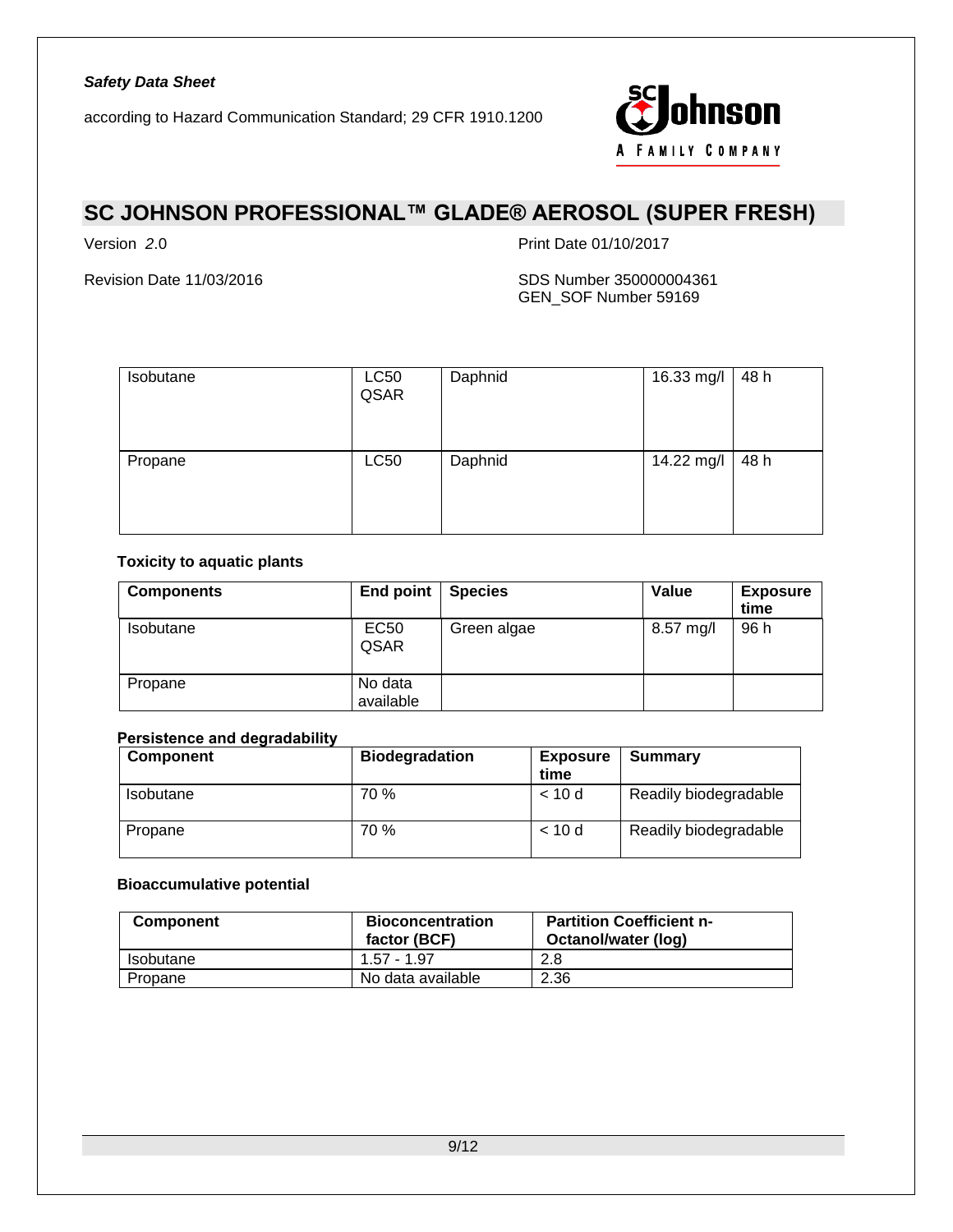

# **SC JOHNSON PROFESSIONAL™ GLADE® AEROSOL (SUPER FRESH)**

Version *2*.0 Print Date 01/10/2017

Revision Date 11/03/2016 SDS Number 350000004361 GEN\_SOF Number 59169

### **Mobility**

| Component | End point         | Value |
|-----------|-------------------|-------|
| Isobutane | No data available |       |
| Propane   | No data available |       |

## **PBT and vPvB assessment**

| Results                              |
|--------------------------------------|
| Not fulfilling PBT and vPvB criteria |
| Not fulfilling PBT and vPvB criteria |
|                                      |

**Other adverse effects :** None known.

## **13. DISPOSAL CONSIDERATIONS**

Consumer may discard empty container in trash, or recycle where facilities exist.

## **14. TRANSPORT INFORMATION**

Please refer to the Bill of Lading/receiving documents for up-to-date shipping information.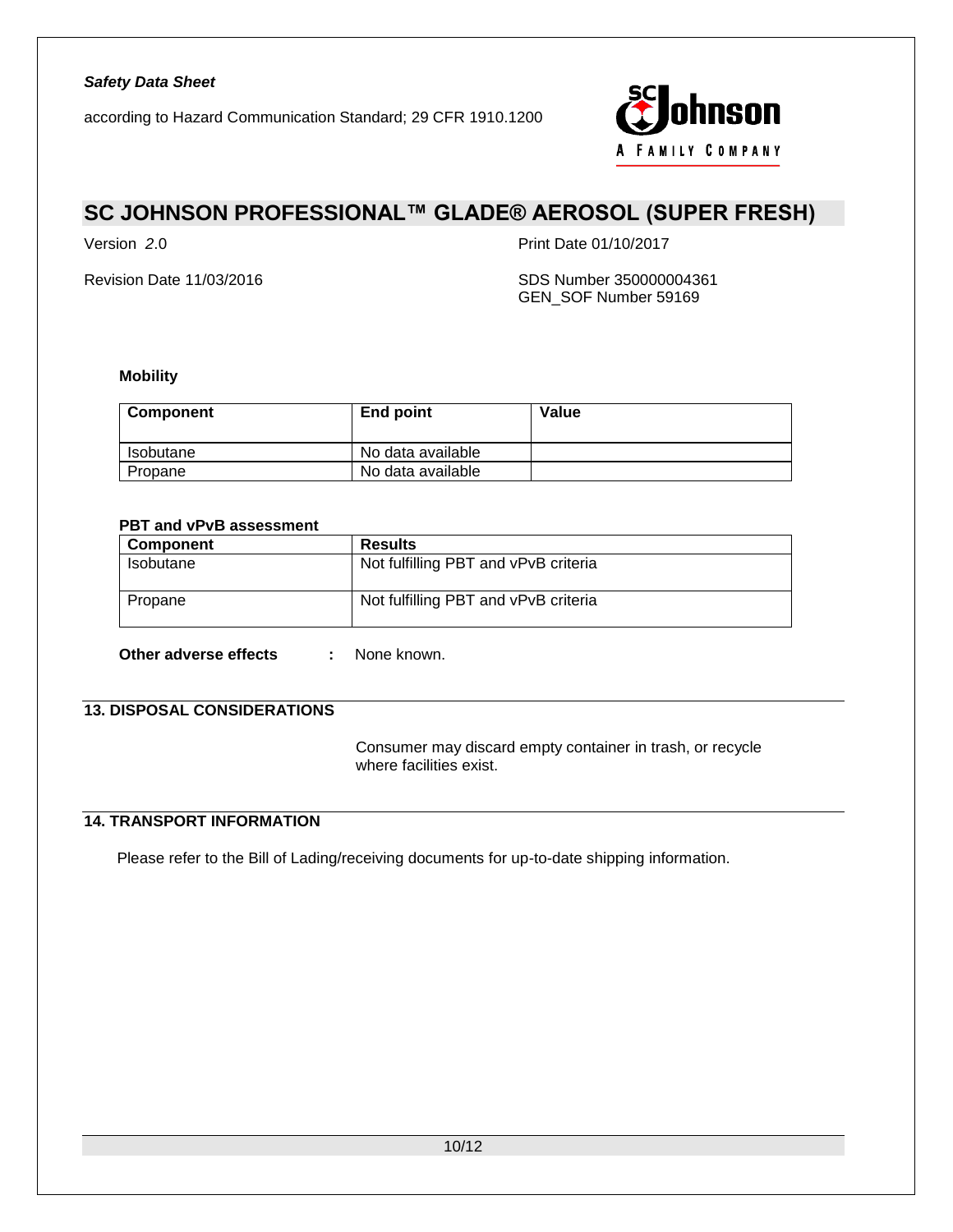

# **SC JOHNSON PROFESSIONAL™ GLADE® AEROSOL (SUPER FRESH)**

Version *2*.0 Print Date 01/10/2017

Revision Date 11/03/2016 SDS Number 350000004361 GEN\_SOF Number 59169

|                         | <b>Land transport</b> | Sea transport      | Air transport         |  |
|-------------------------|-----------------------|--------------------|-----------------------|--|
| <b>UN number</b>        | 1950                  | 1950               | 1950                  |  |
| UN proper               | AEROSOLS,             | AEROSOLS,          | AEROSOLS,             |  |
| shipping name           | Flammable             | Flammable          | Flammable             |  |
| <b>Transport hazard</b> | 2.1                   | 2                  | 2.1                   |  |
| class(es)               |                       |                    |                       |  |
| <b>Packing group</b>    |                       |                    |                       |  |
|                         |                       |                    |                       |  |
| Environmental           |                       |                    |                       |  |
| hazards                 |                       |                    |                       |  |
| <b>Special</b>          | Limited quantities    | Limited quantities | Limited quantities    |  |
| precautions for         | derogation may be     | derogation may be  | derogation may be     |  |
| user                    | applicable to this    | applicable to this | applicable to this    |  |
|                         | product, please check | product, please    | product, please check |  |
|                         | transport documents.  | check transport    | transport documents.  |  |
|                         |                       | documents.         |                       |  |

## **15. REGULATORY INFORMATION**

| <b>Notification status</b> | : All ingredients of this product are listed or are excluded from<br>listing on the U.S. Toxic Substances Control Act (TSCA)<br>Chemical Substance Inventory. |
|----------------------------|---------------------------------------------------------------------------------------------------------------------------------------------------------------|
| <b>Notification status</b> | : All ingredients of this product comply with the New Substances<br>Notification requirements under the Canadian Environmental<br>Protection Act (CEPA).      |